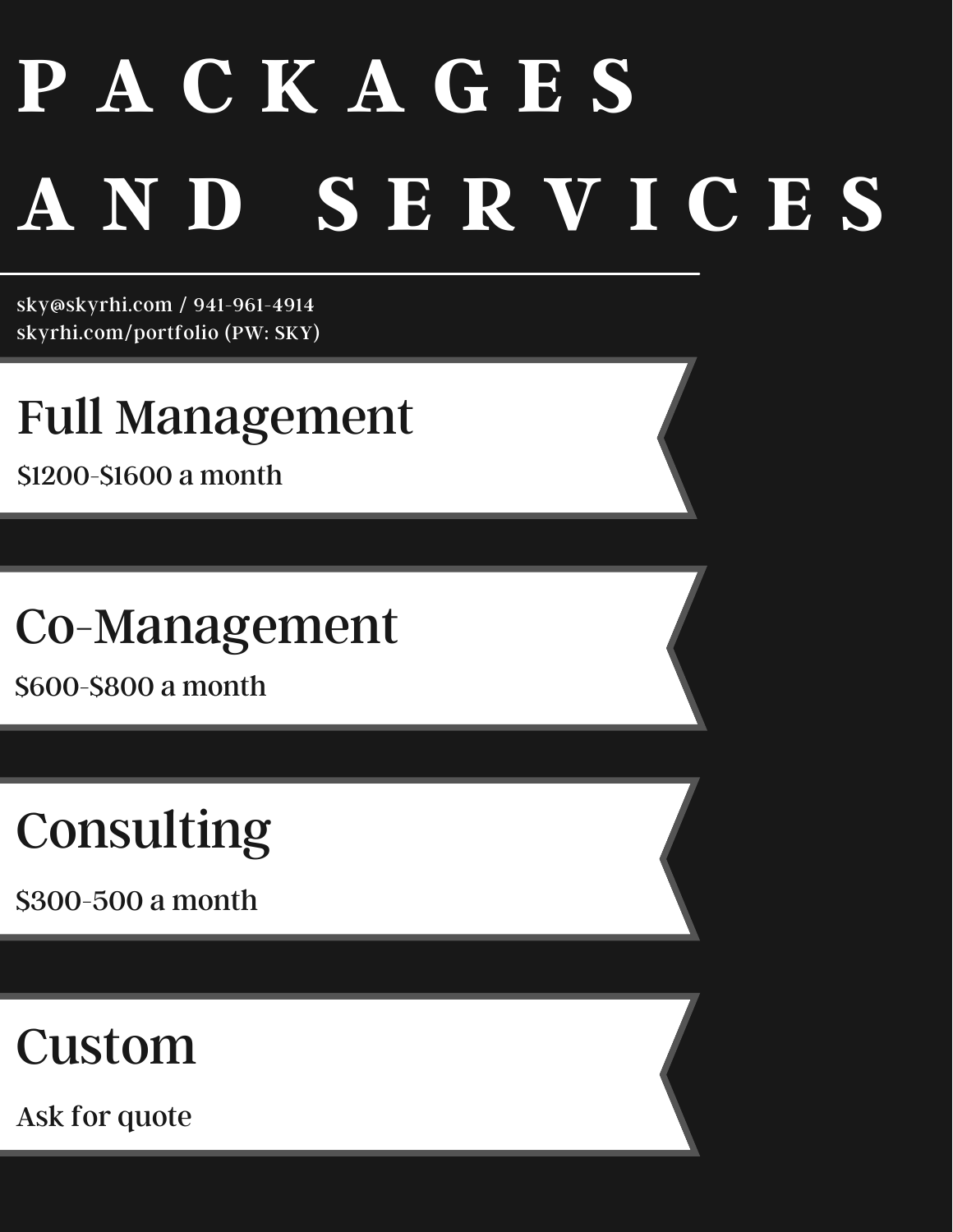## Full Management

#### \$1200-\$1600 a month

**Some of us don't have the time to run a full content curation operation. Video content is becoming more and more vital for brands to grow a following. This level of production can feel overwhelming, and sometimes you just want to focus on the creative aspects of your brand!**

The **Full Management package is designed for those who are looking for minimal involvement in the management of their online brand and its content output. If you're looking to mix and match some of these services, head to the Full Serices Catalog for individual service pricing.**

**This package offers the following services:**

- **WEEKLY 1 HOUR CONSULTATIONS (OPTIONAL AND FLEXIBLE)**
- **OPEN WRITTEN CONSULTATION**
- **COMMERCIAL STORYTELLING CONSULTATION**
- **BRAND VIDEO STRATEGY CONSULTATION**
- **VIDEO CONTENT CREATION COACHING**
- **TIKTOK STRATEGY**
- **SOCIAL MEDIA VIDEO STRATEGY**
- **CONTENT OUTPUT AND SCHEDULING FOR 2 ADDITIONAL PLATFORMS**
- **MONTHLY DATA AND ANALYTICS REPORT**
- **BATCH FILMING CONTENT SCHEDULE**
- **TARGET MARKET RESEARCH AND ANALYSIS REPORT**
- **CUSTOM NOTION CONTENT CALENDAR**
- **PLATFORM MANAGEMENT**
- **CONTENT OUTPUT AND SCHEDULING**
- **ENGAGEMENT MANAGEMENT**
- **COPY FOR POST CAPTIONS AND VIDEO SCRIPTS**
- **WEEKLY CONTENT IDEAS**
- **TIKTOK/SOCIAL VIDEO EDITING**
- **STUDYING TRENDS WITHIN YOUR NICHE AND TARGET MARKET**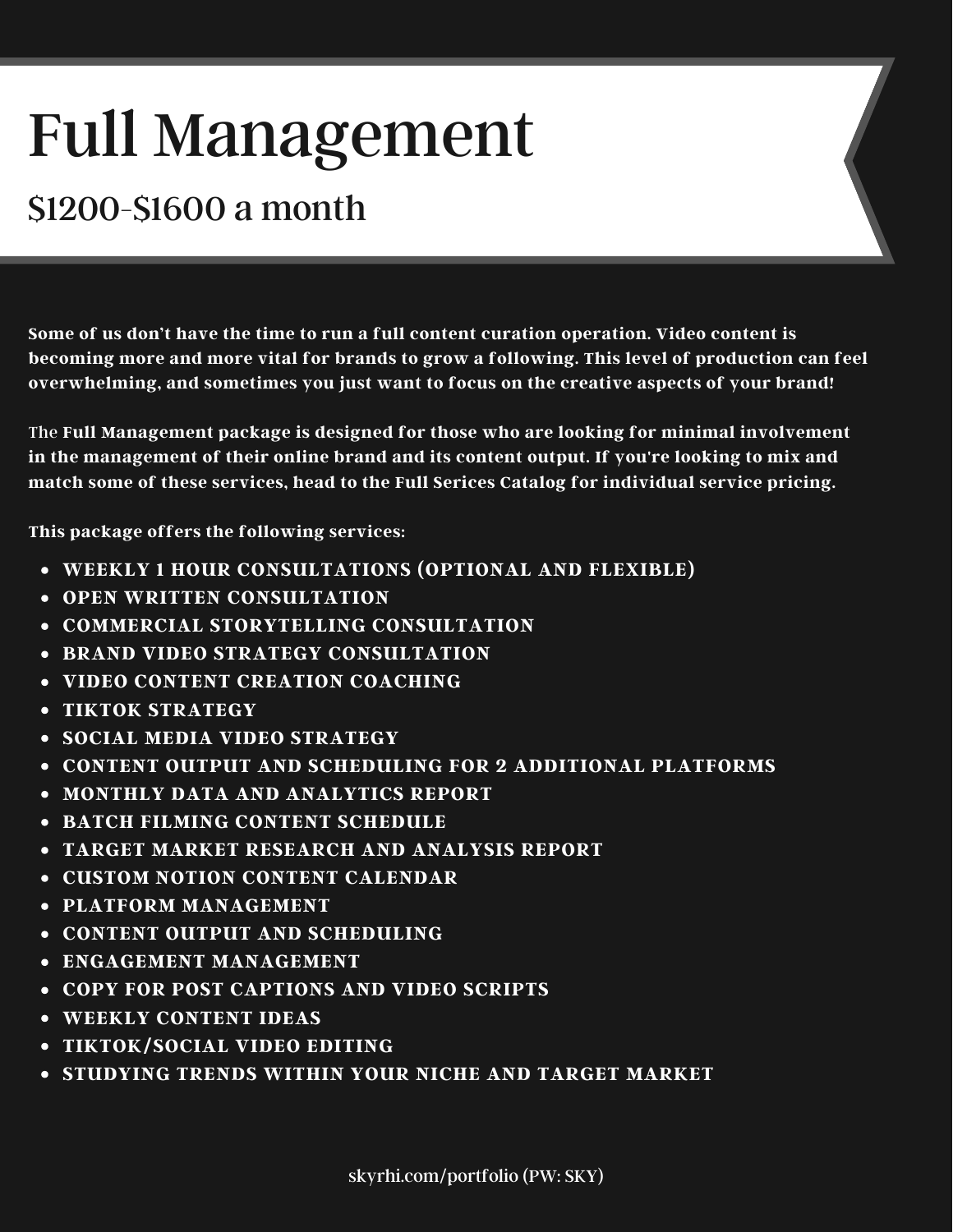### Co-Management

#### \$600-\$800 a month

**This package is great for brands who have a little more experience in creating video content. Some of you may be great videographers, but struggle to find brand consistency in your strategy and positioning online.**

The **Co-Management package is perfect for those who are looking to still be involved in the content curation process. This package allows you to still be on the ground with your audience and content. If you're looking to mix and match some of these services, head to the Full Serices Catalog for individual service pricing.**

**This package offers the following services:**

- **WEEKLY 1 HOUR CONSULTATIONS (OPTIONAL AND FLEXIBLE)**
- **OPEN WRITTEN CONSULTATION**
- **BRAND VIDEO STRATEGY CONSULTATION**
- **COMMERCIAL STORYTELLING CONSULTATION**
- **CUSTOM NOTION CONTENT CALENDAR**
- **WEEKLY CONTENT IDEAS**
- **BATCH FILMING CONTENT SCHEDULE**
- **CONTENT OUTPUT AND SCHEDULING**
- **STUDYING TRENDS WITHIN YOUR NICHE AND TARGET MARKET**
- **TARGET MARKET RESEARCH AND ANALYSIS REPORT**
- **SOCIAL MEDIA STRATEGY FOR 2 ADDITIONAL PLATFORMS**
- **MONTHLY DATA AND ANALYTICS REPORTS**
- **VIDEO CONTENT CREATION COACHING**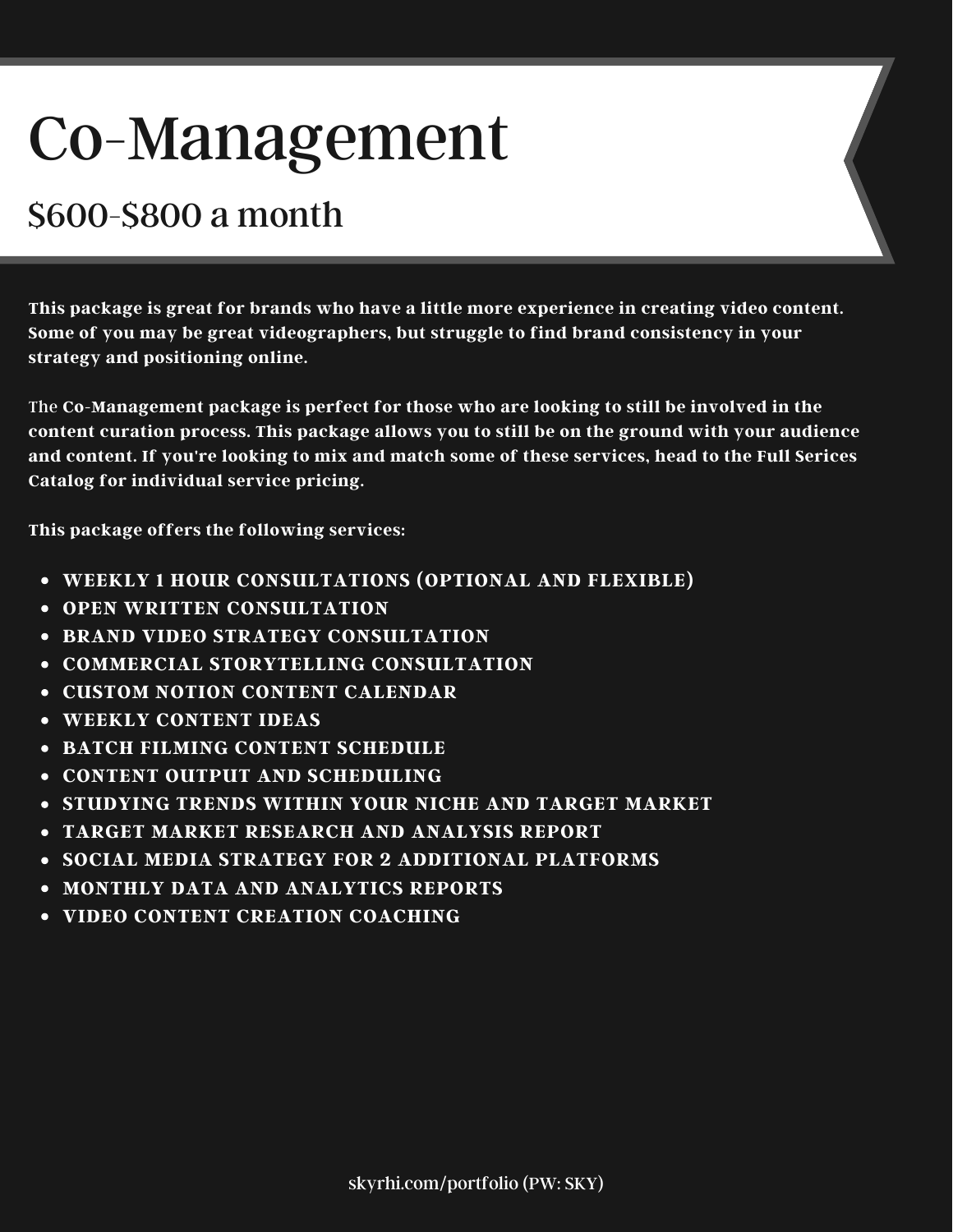### Consulting

#### \$300-\$500 a month

**This package is for brands looking to receive gentle guidance for their content curation. This package is the most involved for the brand, allowing full control and creation. Sky will function as a sounding board for content ideas and strategy. Sky will also closely monitor your feed, paying attention to the response to develop more effective video content strategies.**

**If you're looking to mix and match some of these services, head to the Full Serices Catalog for individual service pricing. This package offers the following services:**

- **BI-WEEKLY 1 HOUR CONSULTATIONS (OPTIONAL AND FLEXIBLE)**
- **OPEN WRITTEN CONSULTATION**
- **BATCH FILMING CONTENT SCHEDULE**
- **CUSTOM NOTION CONTENT CALENDAR**
- **STUDYING TRENDS WITHIN YOUR NICHE AND TARGET MARKET**
- **VIDEO CONTENT CREATION COACHING**
- **BRAND VIDEO STRATEGY CONSULTATION**
- **TARGET MARKET RESEARCH AND ANALYSIS REPORT**
- **WEEKLY CONTENT IDEAS**
- **MONTHLY DATA AND ANALYTICS REVIEW (REPORT NOT INCLUDED)**

### Custom Package

#### Call to create a custom quote

Not every brand fits in a neat little box. Sometimes, you need the ability to mix and match based **on your specific needs and abilities. We are happy to create a custom video content management package for you! This is also a great option for brands looking to add to our existing packages above to create something slightly closer to what you are looking for.**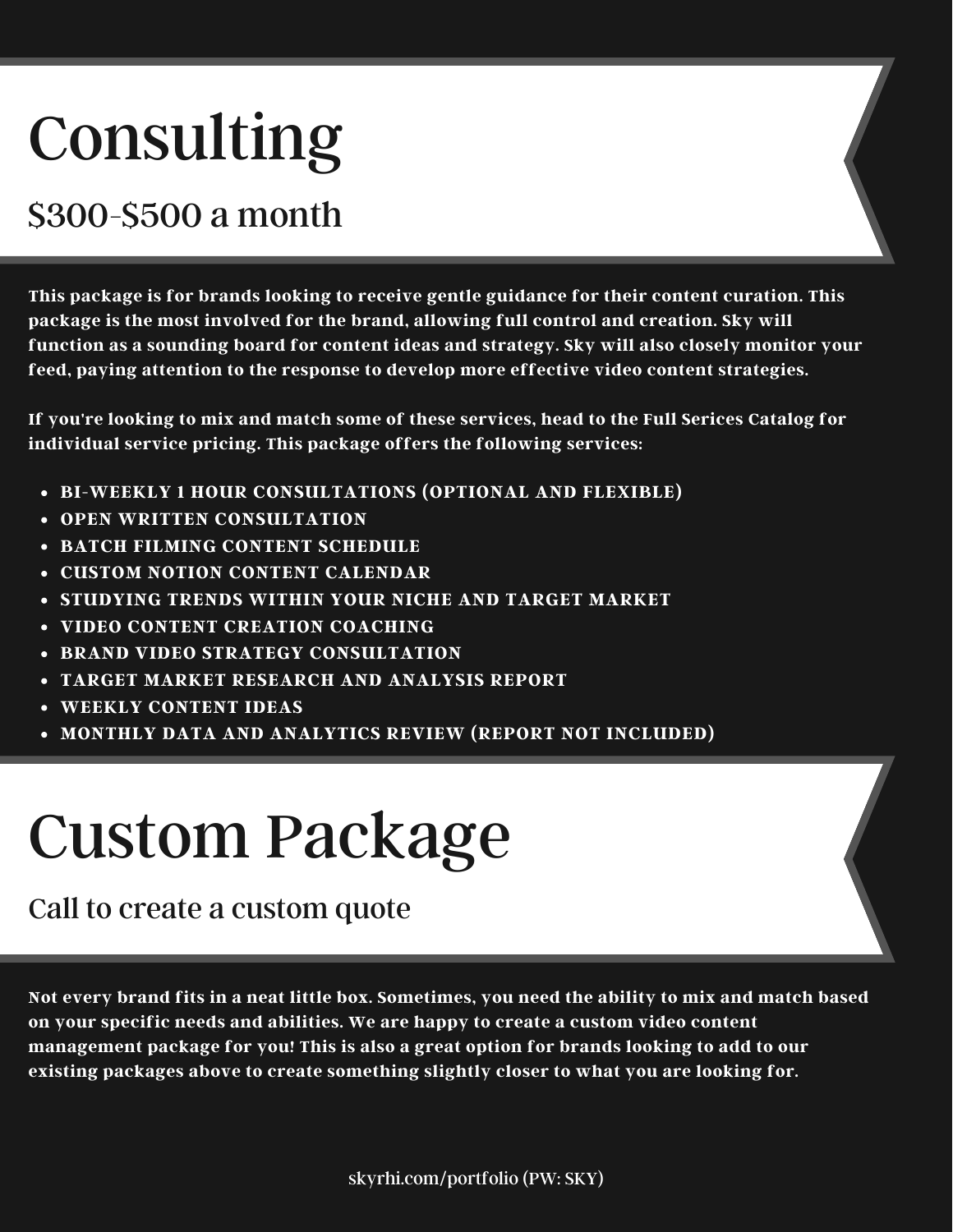# Full Service Catalog

Create a custom package or call for custom quote

#### STRATEGY SERVICES

- **TikTok Strategy**: \$250 per month
	- Just strategy, no content execution.
	- Weekly meetings and open written consultation.
	- Analytic review, report not included.
	- *Best combined with custom Notion page*
- **Social Media Strategy**: \$150 per month per platform.
	- Just strategy, no content execution.
	- Weekly meetings and open written consultation.
	- Analytic review, report not included.
	- *Best combined with custom Notion page*
- **Youtube Strategy**: \$250 per month
	- Just strategy, no content execution.
	- Weekly meetings and open written consultation.
	- Analytic review, report not included.
	- *Best combined with custom Notion page*
- **Monthly Data and Analytics Report**: \$100 per month
	- Compiled report and analysis of social media performance metrics.
	- Monthly 1 hour consultation
	- Suggested strategy and growth opportunities.
- **Commercial Storytelling Consultation:** \$200 per month
	- Developing a story and personified social media presence. Ideal for video based engagement and longterm audience retention.
	- Creating paths to authentic audience relationships
	- Developing off platform capture points (discord, email list, patreon, blog, and more)
	- Monthly 2 hr consultation
	- Includes monthly PDF of strategic suggestions
- **Brand Video Strategy Consultation**: \$400 flat rate
	- Developing a brand identity for video production.
	- Content storylines
	- Social Media profile assets (PFP, cover photo, bio, bio link)
	- Brand characterization and personification
	- Strategy for audience capture and retention
	- Includes a custom Notion page for your content calendar
		- **2** weeks of content plotted out
- **Batch filming content schedule:** \$50 flat rate
	- One-hour consultation to develop a batch content schedule.
	- Includes a PDF outline of the schedule created in consultation session.
	- Best combined with custom Notion page
- **Target Market Research and Analysis Report**: \$300 flat rate
	- Deep dive into the Technographics, Psychographics, Demographics, Geographics, and Sociographics of your desired target market on TikTok.
	- Analysis of audience behavoirs, interests, and interactions with similar content creators on TikTok and audience trends
	- Brand discovery forcast
	- Growth opportunities and suggested strategies for success.
- **Custom Notion Content Calendar**: \$150 flat rate
	- 1 hour consultation
	- Includes 1 Notion page consisting of:
		- **Asset management flow**
		- **Brand Storylines**
		- **Productivty and Task tracker**